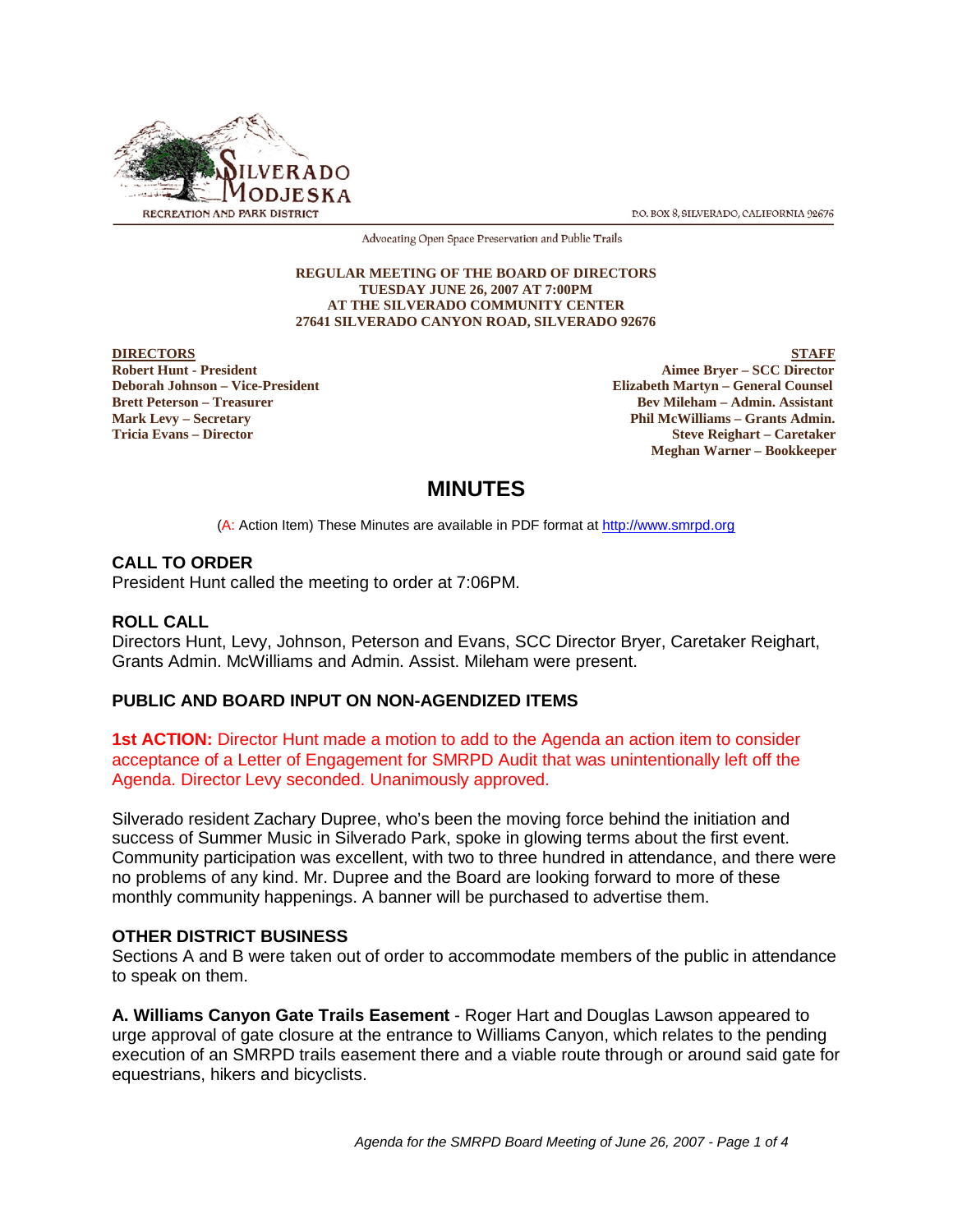Director Levy wanted to know more about the trail easements and wanted to know where they connected to the roadway. The trails haven't been established yet. President Hunt referred the matter to the Open Space & Trails Committee to develop a recommendation to the Board. They will meet within the next 2 weeks to discuss this and at some point meet with Mr. Hart and Mr. Lawson.

**B. Brush Clearing in Upper Modjeska Park** - Phil Buller came to the meeting to discuss brush clearance on the elevated northerly portion of Modjeska Park. Both Station 16 and property owners adjacent to the site are concerned about the dead brush and fuel load, citing the danger at the gazebo on top of the hill where youths regularly smoke and discard cigarette butts on the ground.

Director Levy said they needed to get a plan in place to clean or clear the area to meet the proper standards necessary for safety reasons. The Board agreed. Director Peterson gave some bush clearing advice and said he would obtain quotes for the work, which involves about one acre of partial clearance.

# **CONSENT CALENDAR**

Discussed letter from the District's insurance carrier, CAPRI, asking the Board to vote on the new terms of office election. Director Levy will check into it and discuss at next meeting. The District must complete and mail a resolution to CAPRI indicating SMRPD's stance on the merger of PARDEC (worker's comp insurance division) into CAPRI (liability and fire insurance division) before August 1, 2007.

**2nd Action:** Director Levy made a motion to approve the Minutes of the May 22, 2007 Regular Board Meeting and the June 11, 2007 Open Space & Trails Committee Meeting. Director Peterson seconded. Unanimously approved.

# **PAYMENT OF DISTRICT BILLS**

**3rd ACTION:** Director Hunt made a motion to approve payment of Transmittal 06-07A, Directors compensation for the Regular Board meeting of May 22, 2007 to Directors Evans, Hunt, Johnson, Peterson, & Levy for \$250.00 total. Director Levy seconded. Unanimously approved.

**4th ACTION:** Director Peterson made a motion to approve payment of Transmittal 06-07B, District Bills, \$1,627.51 total. Director Johnson seconded. Unanimously approved.

**5th ACTION:** Director Johnson made a motion to approve payment of Transmittal 06-07C, Utility Bills, &1,445.48. Director Evans seconded. Unanimously approved.

# **CHILDREN'S CENTER DIRECTOR'S REPORT**

Director Bryer gave the Children's Center report and financials for the month. There are 49 children enrolled this summer, many of them from outside the canyons.

Staff has been working on upkeep of the facilities and doing repairs. There is a long-standing need to replace the school-age playground at a cost of \$35,000. They have \$20,000 in savings for this and are planning fundraisers to help raise the rest.

There was a staff meeting in June to review the summer program and discuss Safety issues noted during the annual CAPRI visit.

The Board is very pleased with the way things are going at the center. Aimee Bryer and Chay Peterson were commended for the good work being done on the Ameriquest grant project at the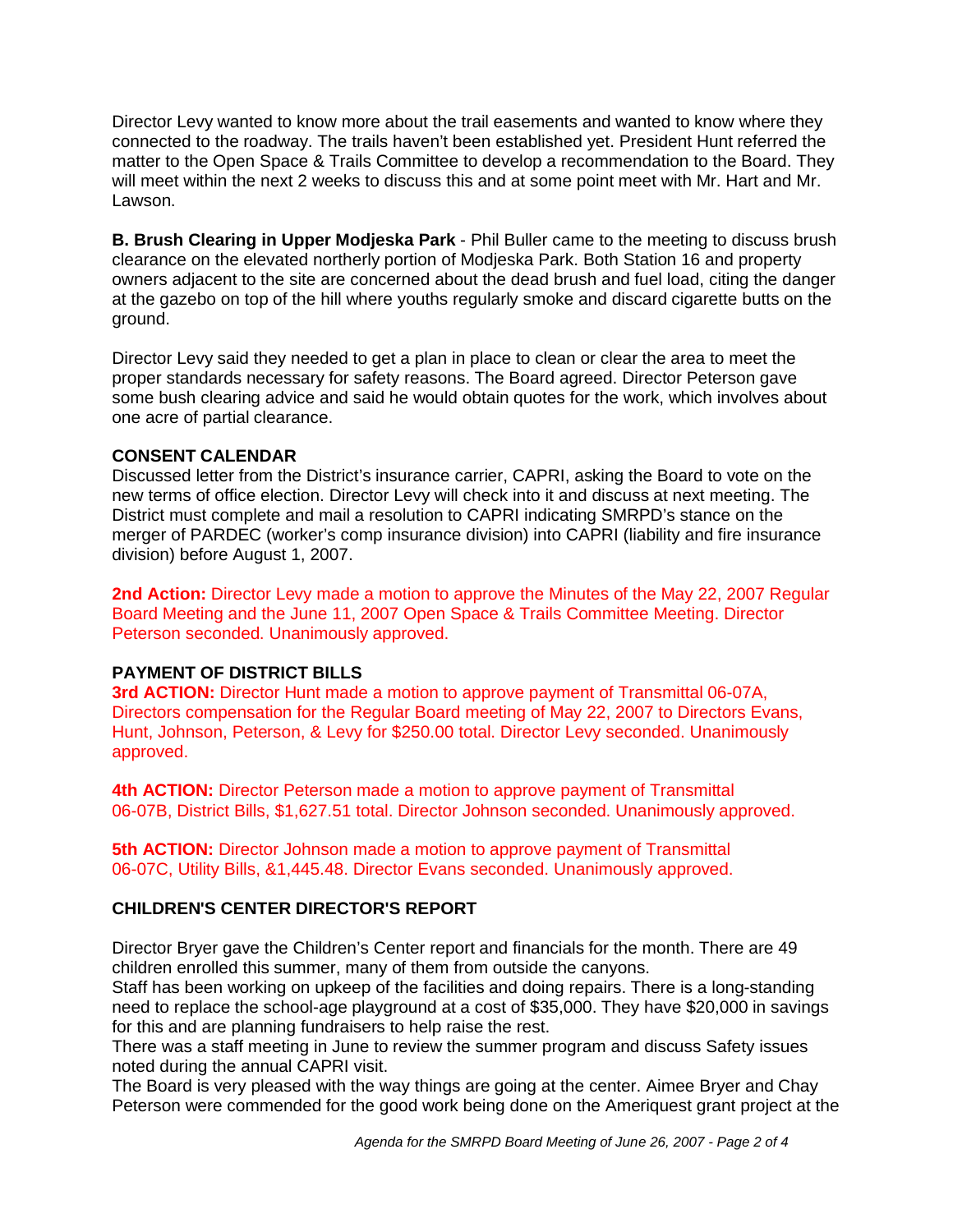Modjeska Community Center. Many community volunteers helped in the restoration project, with Silverado residents in the majority. These folks worked under a blazing sun from 9 to 3 on two successive Saturdays to get the building almost completely prepped and painted. It's reassuring to see people willing to help their neighbors even when they're over the next hill or two.

There was mention of concern about adjacent homeowners expressing a desire to use a cut in the eastern boundary fence as an access route to their property and the effect of that on the garden, wood fence and other facilities being installed by the kids as part of the project.

President Hunt directed the Board to take the related item F from Other District Business under consideration at this time. All Directors were in agreement that informal access across District property and facilities should not be allowed for reasons of liability and safety.

**6th ACTION:** Director Hunt made a motion to establish a District policy that there will be no informal access allowed through or across any District properties, save for those permitted by an established legal easement. Director Levy seconded. Unanimously approved.

A letter informing of this policy will be mailed to the property owner.

# **GRANTS ADMINISTRATOR'S REPORT**

Mr. McWilliams reported that the Modjeska Community Center has no asbestos in the ceiling, per licensed testing, in case the Board decides to do any work with the existing ceiling tiles. There is \$18,000 of Grant money left over. After discussion and a suggestion from Director Levy, the Board requested that he obtain bids for solar electrical panels for the Silverado Community Center to reduce the high electric bills there.

The cracked Silverado playground rubber surface warranty repair is being delayed because of a hostile breakup of the company that did the installation. The manufacturer appears to have ultimate responsibility for honoring the warranty.

# **CARETAKER'S REPORT**

Discussed the need for knowing who is renting the facilities and putting the information on a monthly calendar. Still working on the Silverado sprinklers.

# **OTHER DISTRICT BUSINESS**

**7th ACTION:** Director Johnson made a motion to reauthorize obtaining a District Cal-Card and not the commercial credit card previously approved in its stead. Director Levy seconded. Unanimously approved.

The Board discussed establishing a Santiago Canyon Road Task Force to work with other groups and individuals interested in beautifying and preserving the rural character of the scenic corridor by applying provisions of the Sil-Mod Specific Plan to the road. Director Levy, Rich Gomez and Greg Beck had a meeting with Supervisor Bill Campbell to share their visions with him and to get his take on the Santiago Canyon Road Task Force. He appears to favor the project.

**8th ACTION:** Director Hunt made a motion that SMRPD form a Task Force to work with other groups and individuals interested in beautifying and preserving the rural character of the scenic corridor in keeping with provisions of the Sil-Mod Specific Plan. Director Peterson seconded. Unanimously approved.